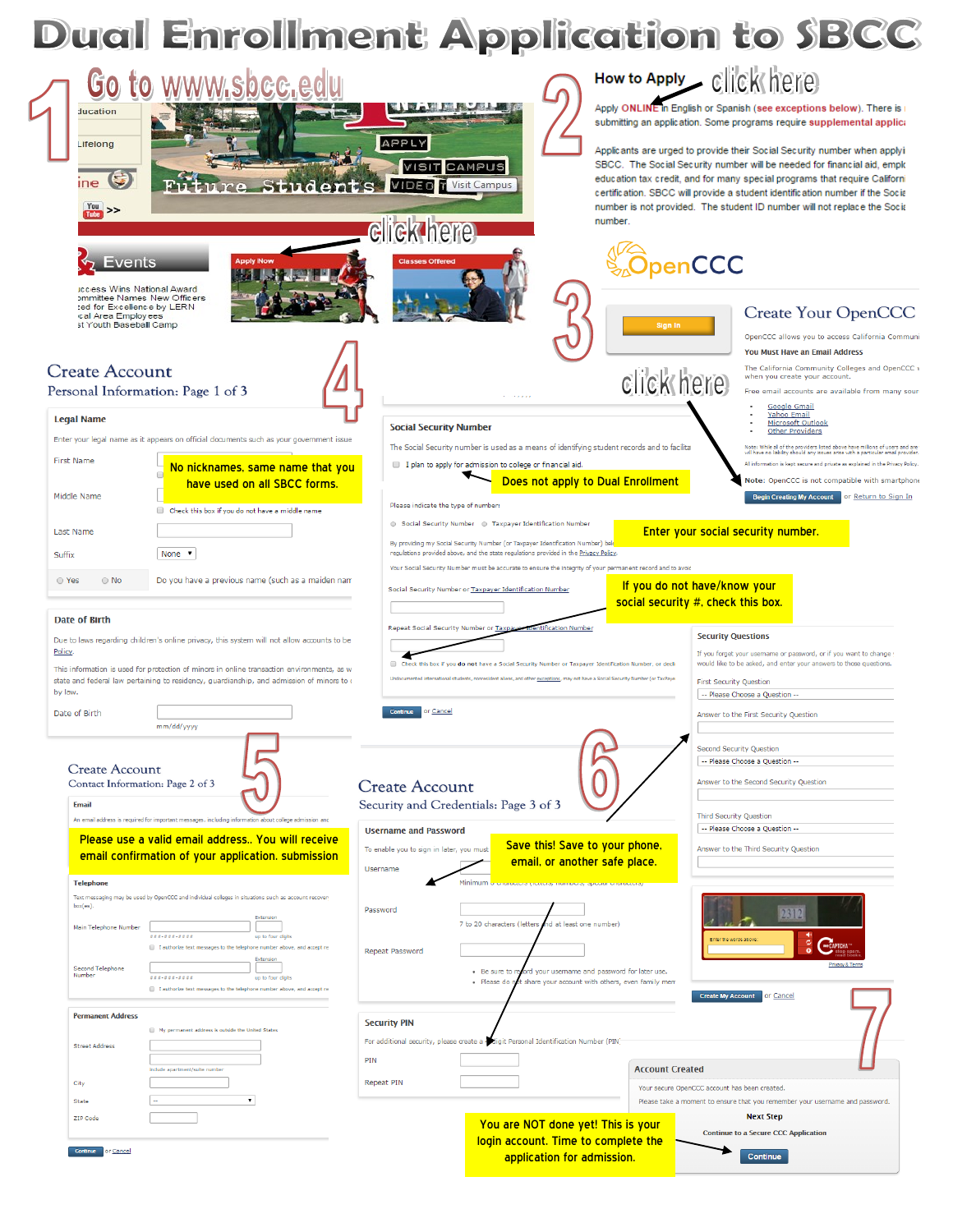## You must complete

| these steps                                                                                                                                        |                                                                                                                                                 |                                                                                                                                                                                                     |
|----------------------------------------------------------------------------------------------------------------------------------------------------|-------------------------------------------------------------------------------------------------------------------------------------------------|-----------------------------------------------------------------------------------------------------------------------------------------------------------------------------------------------------|
|                                                                                                                                                    | <b>SB</b> SANTA BARBARA CITY COLLEGE                                                                                                            | <b>Enrollment Information</b>                                                                                                                                                                       |
| <b>Introduction</b>                                                                                                                                |                                                                                                                                                 | Welc<br><b>Enrollment Information for Santa Barbara City College</b>                                                                                                                                |
| Enrollment                                                                                                                                         | <sup>1</sup> For your security always sign out before leaving.<br><b>My Applications</b>                                                        | <b>Term Applying For</b>                                                                                                                                                                            |
| Information                                                                                                                                        | Ricardo James Lopez   Edit My OpenCCC Account                                                                                                   | Spring 2015 (01/20/2015 to 05/16/<br>You must select these entries.<br>Scroll to the last entry on the list<br>Intended Major or Program of Study                                                   |
| <b>Account/Mailing</b><br>Information                                                                                                              | CICK here Start Alexander                                                                                                                       | Dual Enrollment Student<br>for Dual Enrollment Student.<br><b>Educational Goal</b>                                                                                                                  |
| Personal                                                                                                                                           |                                                                                                                                                 | Complete credits for high school diploma or GED                                                                                                                                                     |
| <b>Introduction</b><br>Information                                                                                                                 | Welcome to the Application for Admission to College.                                                                                            | Continue<br>Save                                                                                                                                                                                    |
| Education                                                                                                                                          | Please take a moment to review the information below before starting your application.<br><b>ICK here</b><br><b>Help Using this Application</b> | <b>Personal Information</b>                                                                                                                                                                         |
| Tabs<br>Citizenship/Military                                                                                                                       |                                                                                                                                                 | Gender                                                                                                                                                                                              |
|                                                                                                                                                    | <b>Account and Mailing Information</b>                                                                                                          | This information will be used for state and federal reporting purposes. It is optional a<br>gender expression                                                                                       |
| Residency                                                                                                                                          | <b>Review OpenCCC Account Information</b><br>The following account information will be submitted with your application to colle                 | $\overline{\phantom{a}}$<br>Gender<br>lect Gender                                                                                                                                                   |
|                                                                                                                                                    | <b>Ricardo James Lopez</b><br><b>Current Full Name</b>                                                                                          |                                                                                                                                                                                                     |
| Needs &<br><b>Interests</b>                                                                                                                        | 310 W Padre St<br><b>Permanent Address</b><br>Santa Barbara, CA 93105                                                                           | Parent/Guardian Information<br>By California law, qualification for resident tuition is based on the residency of your parent(s) o                                                                  |
|                                                                                                                                                    | <b>Previous or Alternate</b><br><b>Name</b>                                                                                                     | to determine whether or not you need to provide parent or quardian information for the purp                                                                                                         |
| Supplemental<br>Questions                                                                                                                          | 805-687-5555 ext.<br>Main Phone<br>Not authorized for text messages                                                                             | Select the statement that applies to you:<br>○ At least one of the following statements is true about me.                                                                                           |
|                                                                                                                                                    | <b>Second Phone</b><br>ext.<br>Not authorized for text messages                                                                                 | . I am or have been married.<br>. I am legally emancipated                                                                                                                                          |
| Consent                                                                                                                                            | ricardojames@gmail.com<br>Email<br>***.**.****<br><b>Social Security</b>                                                                        | . I do not have a living parent or guardian.<br>. As of 01/19/2015, I will be on active duty in the armed<br><b>Most Dual Enrollment</b><br>. As of 01/19/2015, I will have been self-supporting fo |
|                                                                                                                                                    | <b>Number</b><br>09/15/2000<br><b>Date of Birth</b>                                                                                             | students check 'None'<br>. None of the statements above is true about me.                                                                                                                           |
| <b>Review</b><br>Application                                                                                                                       |                                                                                                                                                 | Parent/Guardian Name & Relationship                                                                                                                                                                 |
|                                                                                                                                                    | <b>Current Mailing Address</b><br>My mailing address is the same as the Permanent Address in my OpenCCC Account abo                             | <b>First Name</b>                                                                                                                                                                                   |
| Submission                                                                                                                                         | My current mailing address is outside the United States                                                                                         | <b>Last Name</b>                                                                                                                                                                                    |
|                                                                                                                                                    | <b>Street Address</b>                                                                                                                           | $\checkmark$<br>-- Select Relationship --<br>Relationship                                                                                                                                           |
| <b>Education</b>                                                                                                                                   | Include apartment number or suite<br>City                                                                                                       | <b>Parent/Guardian Educational Levels</b><br>Regardless of your age, please indicate the education levels of the parents and/or guardian:                                                           |
| <b>College Enrollment Status</b>                                                                                                                   | - Select State -<br>$\pmb{\mathrm{v}}$<br>State                                                                                                 | Parent or Guardian 1                                                                                                                                                                                |
| As of 05/17/2015, I will have the following college enrollment status:<br>Enrolling in high school (or lower grade) and college at the same time V | ZIP Code                                                                                                                                        | $\checkmark$<br>-- Select Education Level --                                                                                                                                                        |
|                                                                                                                                                    |                                                                                                                                                 | Parent or Guardian 2<br>$\checkmark$<br>-- Select Education Level --                                                                                                                                |
| <b>High School Education</b><br>High school education level as of 05/17/2015                                                                       | Continue<br><b>Save</b>                                                                                                                         |                                                                                                                                                                                                     |
| Will be enrolled in high school (or lower grade) and college at the same time V                                                                    |                                                                                                                                                 | <b>Race/Ethnicity</b>                                                                                                                                                                               |
| Mont<br>$\checkmark$<br>15<br>High school completion<br>June<br>date                                                                               | Year                                                                                                                                            | Per U.S. Department of Education guidelines, colleges are required to collect this racial and ethnic data.                                                                                          |
| ⊙ No<br>Have you attended high school in California for three or more year<br>$\bigcirc$ Yes                                                       | You must select these entries.<br>Estimate your graduation year.                                                                                | $\bigcirc$ No<br>Are you Hispanic or Latino?<br>◯ Yes<br>A person of Cuban, Mexican, Puerto Rican, South or Central American, or other                                                              |
| <b>Last High School Attended</b>                                                                                                                   |                                                                                                                                                 | What is your race? Check one or more:                                                                                                                                                               |
| <sup>6</sup> I attended high school.                                                                                                               |                                                                                                                                                 | Asian: Indian                                                                                                                                                                                       |
| ○ I was homeschooled in a registered homeschool organization.                                                                                      |                                                                                                                                                 | Asian: Chinese                                                                                                                                                                                      |
| ○ I was independently homeschooled.<br>○ I did not attend high school and was not homeschooled.                                                    |                                                                                                                                                 |                                                                                                                                                                                                     |
| $\checkmark$<br><b>United States</b><br><b>Country</b>                                                                                             |                                                                                                                                                 |                                                                                                                                                                                                     |
| $\checkmark$<br>California<br><b>State</b>                                                                                                         | <b>Citizenship/Military</b>                                                                                                                     | Select 'Citizen' if you are a citizen. If you are not a citizen,                                                                                                                                    |
| Enter the name or city of your high school or homeschool organization. Then make a selectior                                                       |                                                                                                                                                 | but have valid residency status, you will be asked for your                                                                                                                                         |
|                                                                                                                                                    | <b>Citizenship</b><br>You must select this entry.                                                                                               | ID number. If you have no documentation, select 'Other'<br>and check the box 'No documents.' Do not enter a<br>$\checkmark$                                                                         |
| <b>College Education</b>                                                                                                                           | -- Select Status -<br><b>Citizenship Status</b>                                                                                                 | residency status if it has expired.                                                                                                                                                                 |
| College education level as of 05/17/2015<br>$\checkmark$<br>No degree                                                                              | U.S. Military/Dependent of Military                                                                                                             |                                                                                                                                                                                                     |
|                                                                                                                                                    | U.S. Military status as of 01/19/2015                                                                                                           |                                                                                                                                                                                                     |
| <b>Colleges/Universities Attended</b>                                                                                                              | Select Status                                                                                                                                   | M                                                                                                                                                                                                   |
| Specify the number of colleges you have attended including those you are currently attending<br>◉ None ○ 1 ○ 2 ○ 3 ○ 4 ○ 5 or More                 |                                                                                                                                                 |                                                                                                                                                                                                     |
|                                                                                                                                                    | Save                                                                                                                                            | Continue                                                                                                                                                                                            |
| Save                                                                                                                                               | Continue                                                                                                                                        |                                                                                                                                                                                                     |